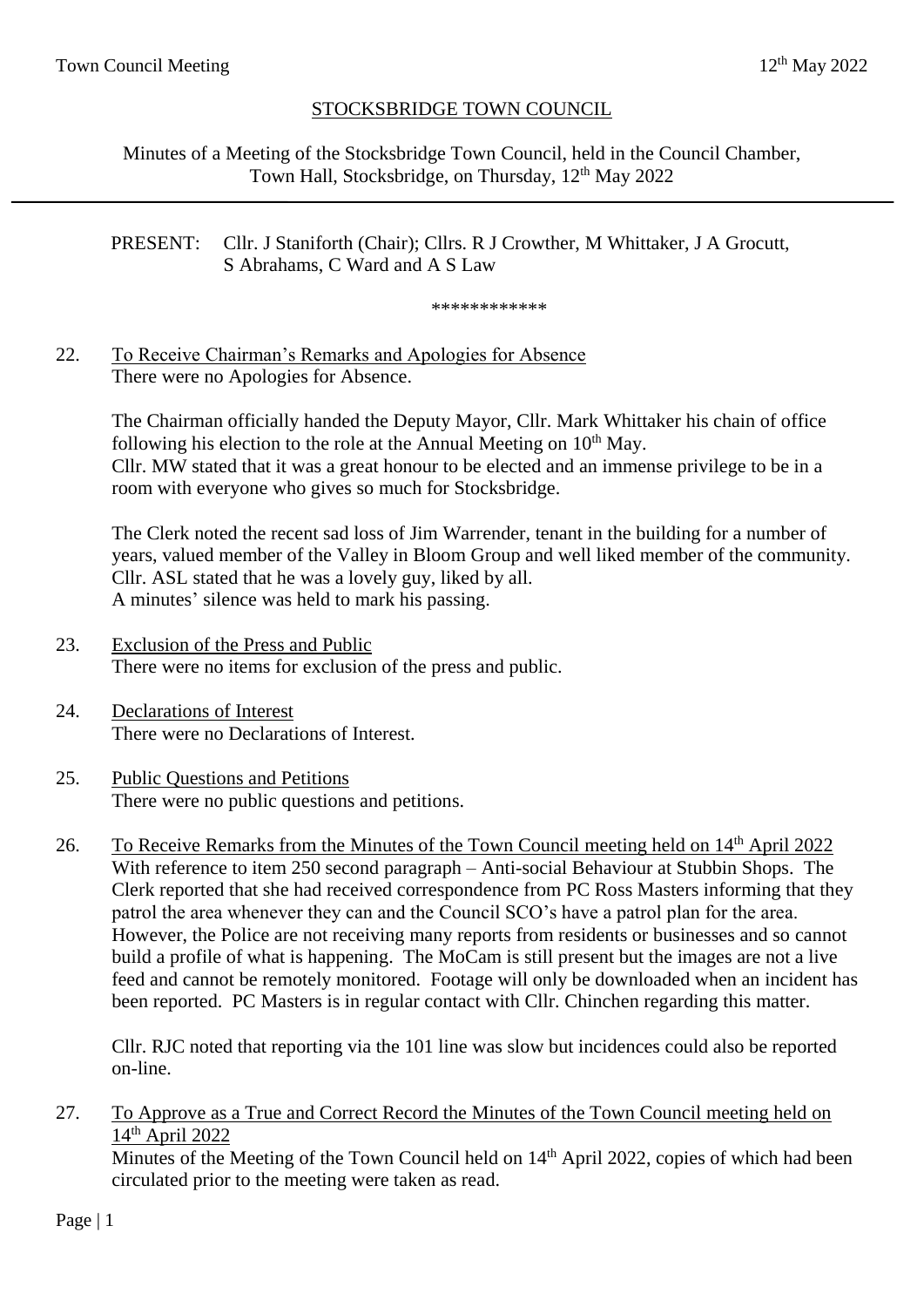Proposed by Cllr. M Whittaker, seconded by Cllr. S Abrahams and RESOLVED:- That the minutes be confirmed and signed by the Chairman.

- 28. To Approve as a True and Correct Record the Minutes of the Annual Meeting of the Town Council meeting held on  $10<sup>th</sup>$  May 2022 Minutes of the Annual Meeting of the Town Council held on  $10<sup>th</sup>$  May 2022, copies of which had been circulated prior to the meeting were taken as read. The Clerk noted the addition of a representative to the LAC North and Cllr. SA the requirement for a representative to the Sheffield Transport User Group. Proposed by Cllr. S Abrahams, seconded by Cllr. R J Crowther and RESOLVED:- That the minutes be confirmed and signed by the Chairman with the amendments as noted.
- 29. Finances To Receive and Approve Monthly Financial Statements The Clerk reported that the details of the Monthly Financial Statements had been previously circulated. Proposed by Cllr. A S Law, seconded by Cllr. R J Crowther and RESOLVED:- That the Town Council accept details of the Monthly Financial Statements for April 2022 as supplied by the Clerk.
- 30. Yorkshire Local Councils Associations Correspondence including:-
	- White Rose Update, 14<sup>th</sup> April
	- White Rose Update, 29<sup>th</sup> April
	- White Rose Update, 6<sup>th</sup> May

Copies previously circulated.

31. Countryside Voices

The Clerk reported that she had received a copy of Countryside Voices, Spring 2022.

32. Dransfield Properties

The Clerk reported that she had received correspondence from Dransfield Properties informing that their Penistone regeneration site is now at 97% occupancy and that the Fox Valley site is stepping up its sustainability programme with a six figure investment in green initiatives around the Centre. Copies of this correspondence had been previously circulated to members'.

# 33. Upper Don Renewable Energy

The Clerk reported that she had received a massive thank you from B Horsman on behalf of Upper Don Renewable Energy for the recent grant funding which had given them a great boost.

34. Yorkshire Day

The Clerk reported that she had received correspondence from Keighley Town Council enclosing an invitation for the Mayor and Consort to attend the Yorkshire Day celebrations on 1<sup>st</sup> August 2022.

# 35. Stocksbridge Junior School

The Clerk reported that she had received correspondence from Stocksbridge Junior School informing that they are looking for new ways in which the children can be involved in local projects and issues as well as providing them with opportunities to gain experience of democracy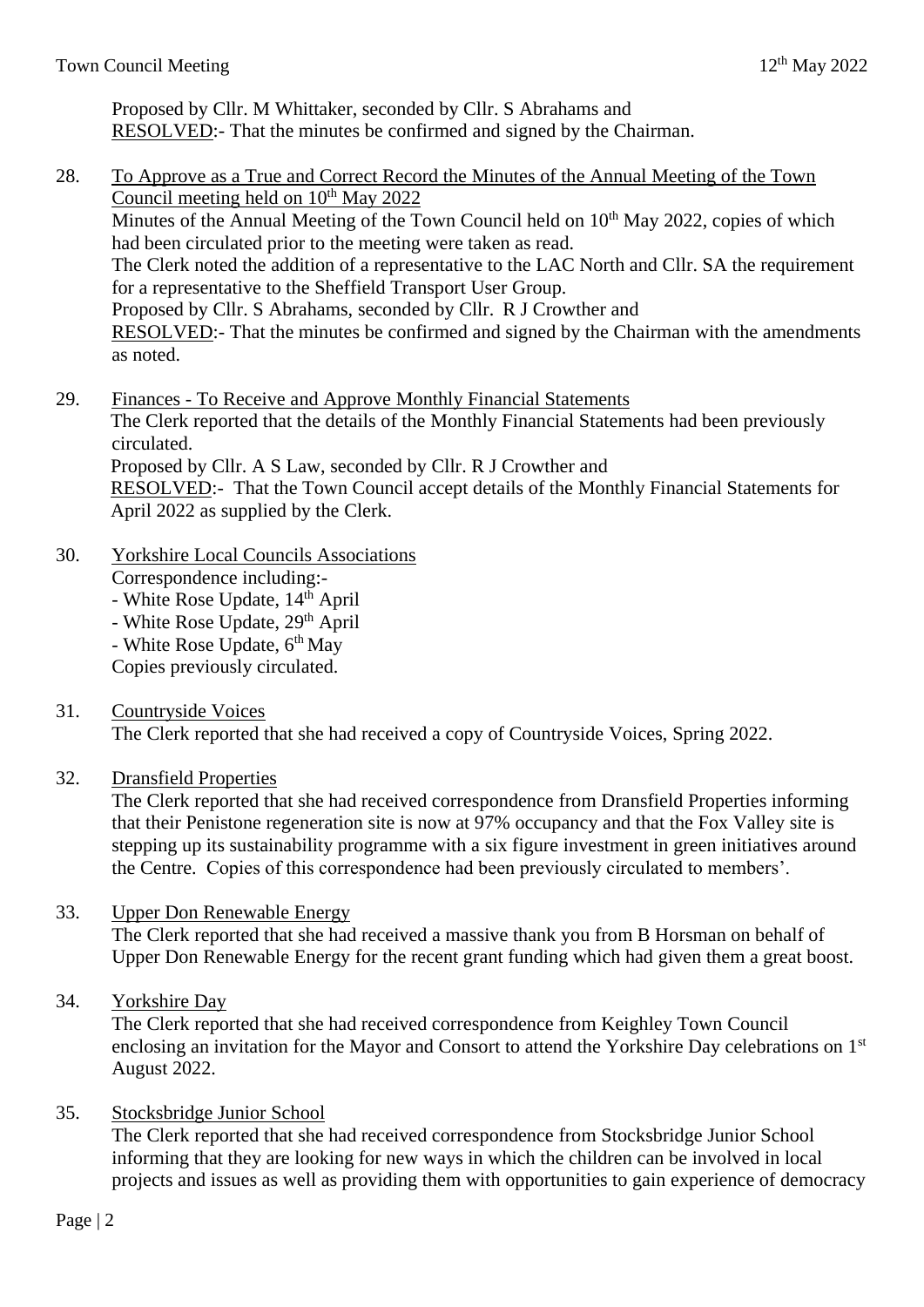in action. The Clerk had offered use of the Council Chamber for them to use to hold a School Council meeting.

## 36. Clerks and Councils Direct

The Clerk reported that she had received a copy of Clerks and Councils Direct, Issue 141, May 2022.

#### 37. Streets Ahead

The Clerk reported that she had received from Streets Ahead a copy of their Newsletter for April 2022. Copies of this correspondence had been previously circulated to members'.

38. St Ann's Friends and Family Association

The Clerk reported that she had received correspondence from St Ann's Friends and Family Association giving a huge thanks to the Town Council for the funding towards their Queen's Platinum Jubilee event on 19<sup>th</sup> May.

39. Clerks Reports

#### Sheffield Transport User Group

The Clerk informed that the Sheffield Transport User Group are holding quarterly meetings, the next one being  $7<sup>th</sup>$  July at 10.30am. The last one was held on  $7<sup>th</sup>$  April via Zoom but we were not informed. The Clerk undertook to ensure we added to the distribution list for future meetings.

#### 40. To Receive Verbal Reports from Members'

a) Cllr. CW reported that she had been involved with a Housing issue for a local resident. b) Cllr. ASL reported that following the Finance Committee meeting and his report regarding TARA, clarification had been received from SCC that Parish/Town Councillors can be on the Committee and take up any roles and he thanked Cllr. JAG for her assistance in this matter.

*Cllr. J A Grocutt joined the meeting at this point.*

Cllr. SA noted an issue at TARA arising from the minutes of the March Town Council meeting and noting that SCC have a Bullying Policy which TARA should request a copy of. Cllr. ASL undertook to contact Beryl Sharp stating that it in no way reflected on her

Chairmanship and apologising if this had caused an issue.

The Clerk noted that members had an opportunity to amend any minutes prior to them being put into the public domain.

c) Cllr. SA reported that matters were ongoing at STEP with a re-organisation taking place. They were currently advertising for nursery staff and part time bar staff.

Cllr. SA had attended the Bolsterstone Archaeology Group meeting; UDAC and Community Forum meetings.

Cllr. SA was dealing with issues regarding housing, in particular Sanctuary Homes, people wishing to have an apartment could not do so until their own homes were sold but they would not sell until they knew for definite that they had an apartment.

Cllr. SA also noted an issue with regard to bullying at Stocksbridge High School. Cllr. RJC undertook to speak to Cllr. SA after the meeting.

d) Cllr. MW reported that he had attended the Stocksbridge Community Forum where the Towns Fund was discussed; the Wood Royd Road planning meeting in the Council Chamber; UDAC and Bolsterstone Archaeology Group meetings.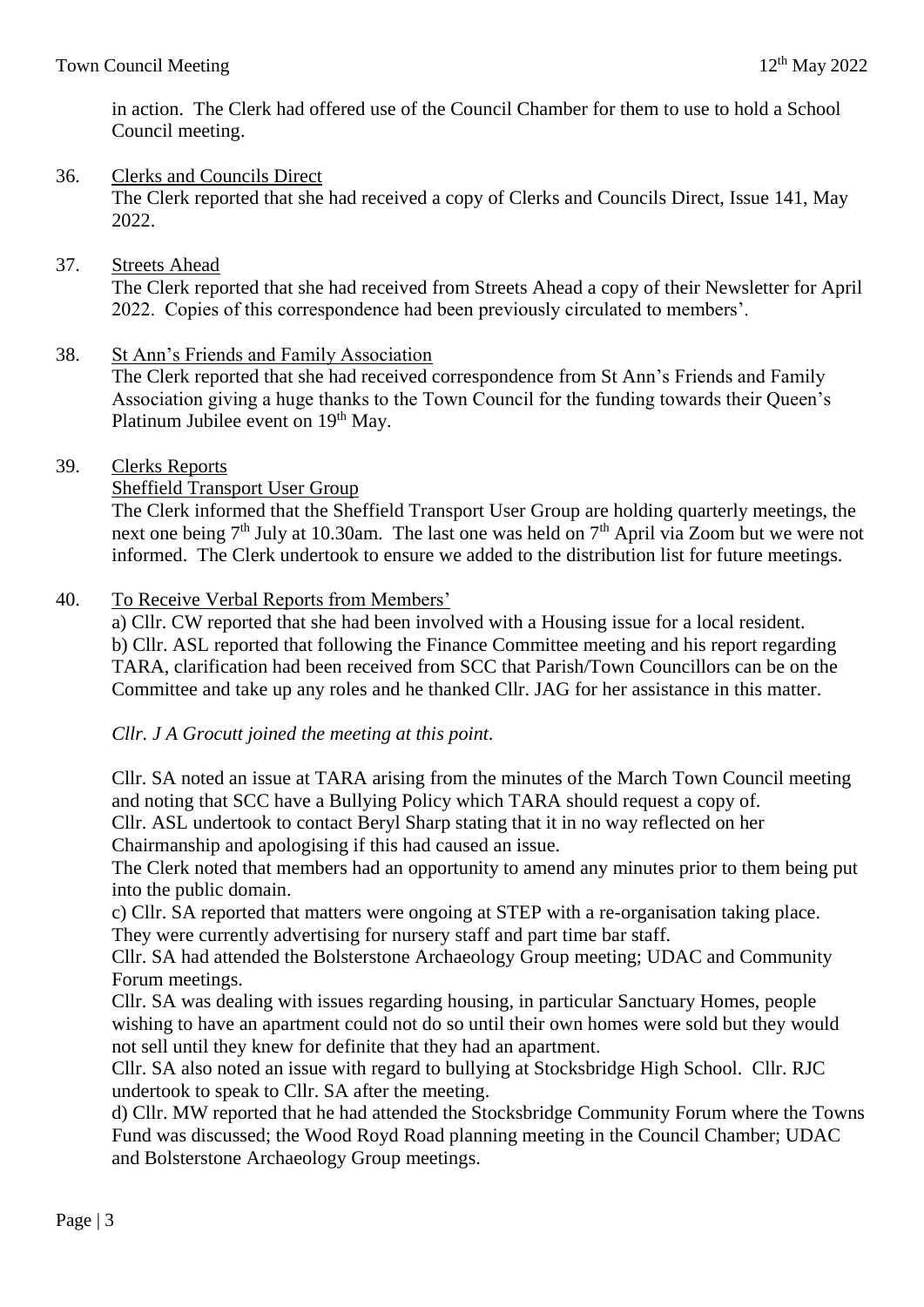e) Cllr. JAG reported that she had attended a local bus providers meeting, tram patronage was 60% prior to covid and buses 70% post covid. Additional funding had been allocated until September.

Cllr. JAG was receiving complaints regarding parking on the precinct late at night outside the takeaways, the Police have been informed.

Cllr. JAG had attended a Royal British Legion meeting who were looking at Yorkshire branches of the RBL interacting and the Stocksbridge Community Forum meeting where the Towns Fund was discussed.

Cllr. JAG was dismayed at the lack of grass cutting in the area and state of the grass in various parts of the Town and requested that the Clerk write to Parks and Countryside requesting a copy of the cutting regime.

Cllr. JAG had attended the Wood Royd planning meeting held in the Council Chamber and noted it would go to the SCC Planning Committee on  $12<sup>th</sup>$  July.

Cllr. JAG had made a request for the paths and roads in the area to be swept.

Cllr. JAG reported issues at Heads Lane following removal of the stopping post on the gate by Public Rights of Way. Cows were escaping and joy riders on bikes were now accessing the area and causing problems. PROW were refusing to re-install the post.

f) Cllr. JS reported that he had Chaired the Wood Royd Road planning meeting and attended the Fire Station Open Day with his sons.

41. To Receive a Verbal Report from the Mayor

The former Mayor, Cllr. RJC reported that he had attended the following events during his last weeks as Mayor:-

 $16<sup>th</sup>$  April – Cat Show held at The Venue

 $22<sup>nd</sup>$  April – judging of the Easter Bonnet Parade at St Ann's school, noting the tremendous amount of work which had gone into making the bonnets

GVCA meeting

Cllr. RJC had been invited to attend the Ecclesfield Parish Council Civic Service but had been unable to attend at the last minute due to a family matter.

Cllr. RJC had also been involved in an issue at Sanctuary Housing involving the access doors.

## 42. To Consider Planning Applications and receive the Decisions of the Sheffield Planning and Highways Committee

| $\mathbf{r}$ |                                                               |                                                                                                                                                                                                 |
|--------------|---------------------------------------------------------------|-------------------------------------------------------------------------------------------------------------------------------------------------------------------------------------------------|
| 22/00700/LBC | The Cruck Barn, 33 Pen Nook<br>Close, Deepcar                 | Like-for-like replacement windows and<br>doors (excluding velux).                                                                                                                               |
| 22/01324/FUL | 4 Victoria Road, Stocksbridge                                 | Erection of a single-storey front/side<br>extension to dwellinghouse.                                                                                                                           |
| 22/01338/FUL | The Cruck Barn, 33 Pen Nook<br>Close, Deepcar                 | Alterations to existing garage to form<br>additional living accommodation and<br>replacement of 1 kitchen window and<br>2 lounge windows.                                                       |
| 22/01389/FUL | Donoss Ltd, The Livery Yard,<br>Hunshelf Road, Stocksbridge   | Demolition of 2 timber stables and<br>erection of 2 buildings comprising<br>stable blocks, tack room and toilet<br>(amended resubmission of previously<br>refused application no.21/04421/FUL). |
| 22/01423/FUL | Stocksbridge and District Golf<br>Club, 30 Royd Lane, Deepcar | Alterations to roof including raising the<br>height of the eaves and re-cladding of<br>Greenkeepers hut.                                                                                        |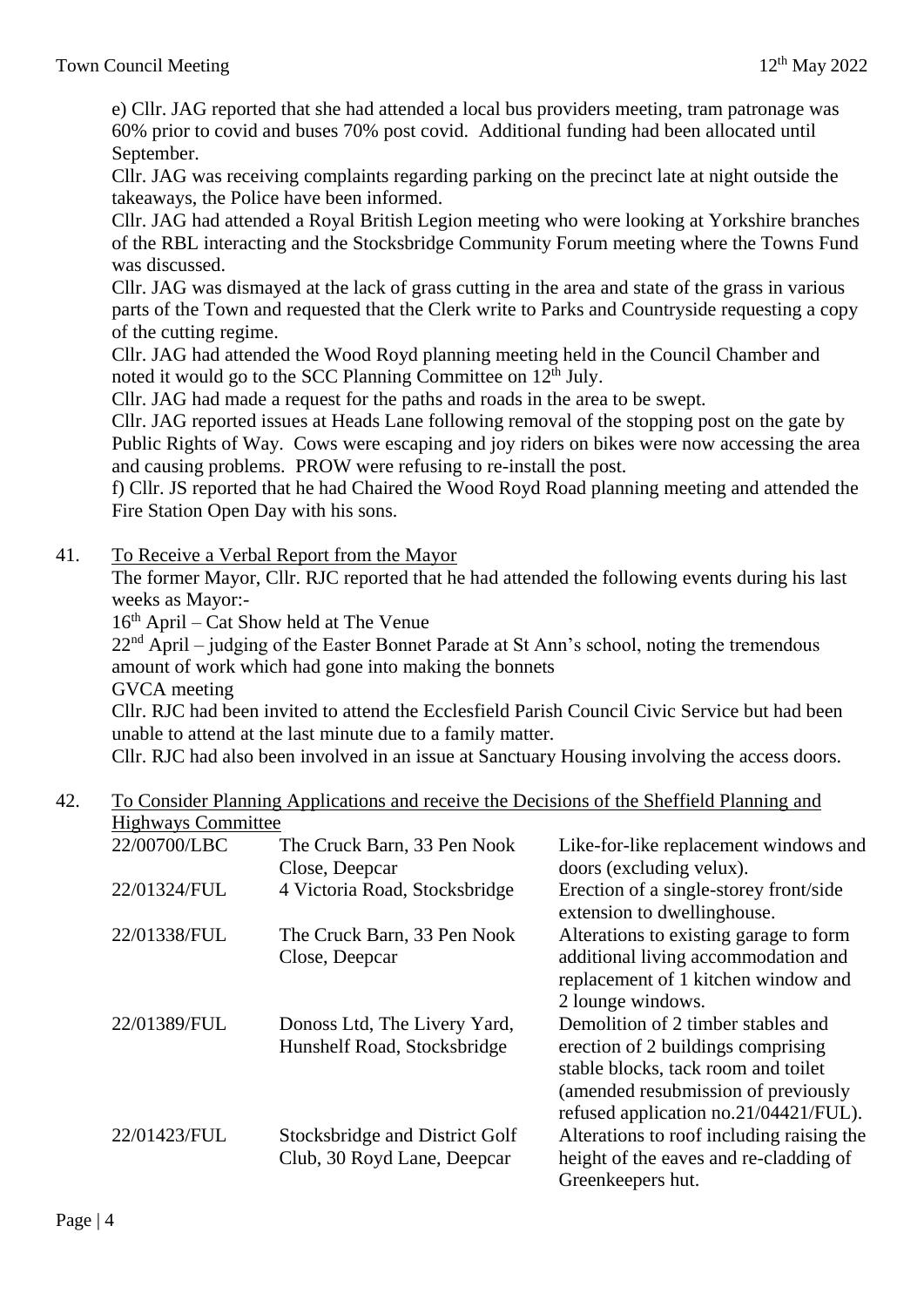| 22/01536/FUL                                                                             | 23 Broomfield Lane,<br>Stocksbridge                                      | Demolition of front porch and erection<br>of single-storey front and rear<br>extensions to dwellinghouse.                                                        |  |  |  |  |  |  |
|------------------------------------------------------------------------------------------|--------------------------------------------------------------------------|------------------------------------------------------------------------------------------------------------------------------------------------------------------|--|--|--|--|--|--|
| 22/01565/FUL                                                                             | 1 John West Street, Stocksbridge                                         | Demolition of side extension and<br>erection of two-storey side extension<br>to dwellinghouse (Re-Submission of<br>planning application number<br>22/00136/FUL). |  |  |  |  |  |  |
| <b>Planning Applications - Decisions</b>                                                 |                                                                          |                                                                                                                                                                  |  |  |  |  |  |  |
|                                                                                          | The undermentioned planning application has been Granted Conditionally:- |                                                                                                                                                                  |  |  |  |  |  |  |
| 22/00468/FUL                                                                             | 85 The Rookery, Deepcar                                                  | Demolition of conservatory, erection of<br>single-storey front extension with<br>balcony above, first floor front<br>extension, single-storey rear extension     |  |  |  |  |  |  |
|                                                                                          |                                                                          | and alterations to entrance of<br>dwellinghouse.                                                                                                                 |  |  |  |  |  |  |
| 22/00948/FUL                                                                             |                                                                          | 17 Broomfield Road, Stocksbridge Erection of single-storey side extension<br>to dwellinghouse.                                                                   |  |  |  |  |  |  |
|                                                                                          | The undermentioned planning application has been Refused:-               |                                                                                                                                                                  |  |  |  |  |  |  |
| 22/00136/FUL                                                                             | 1 John West Street, Stocksbridge                                         | Demolition of side extension and<br>erection of two-storey side extension to<br>dwellinghouse.                                                                   |  |  |  |  |  |  |
|                                                                                          | The undermentioned planning application has been Withdrawn:-             |                                                                                                                                                                  |  |  |  |  |  |  |
| 22/01283/TPO                                                                             | Stocksbridge Hall, Park Drive,                                           | Removal of a tree (Tree Preservation                                                                                                                             |  |  |  |  |  |  |
|                                                                                          | Stocksbridge                                                             | Order No. 808/295) (A1).                                                                                                                                         |  |  |  |  |  |  |
| The undermentioned planning applications have been given Condition Application Decided:- |                                                                          |                                                                                                                                                                  |  |  |  |  |  |  |
| 21/04157/COND1                                                                           | Townend Farm, Townend                                                    | Lane, Application to approve details in                                                                                                                          |  |  |  |  |  |  |
|                                                                                          | Deepcar                                                                  | relation to condition numbers 3.                                                                                                                                 |  |  |  |  |  |  |
|                                                                                          |                                                                          | Door/Window Details, and 4.                                                                                                                                      |  |  |  |  |  |  |
|                                                                                          |                                                                          | Staircase Details; Relating to                                                                                                                                   |  |  |  |  |  |  |
|                                                                                          |                                                                          | planning permission 21/04157/LBC.                                                                                                                                |  |  |  |  |  |  |

- 43. Recreation and Environment Committee Members discussed Minutes of the Meeting of the Recreation and Environment Committee of the Town Council held on 10<sup>th</sup> May 2022, copies of which were tabled at the meeting. Proposed by Cllr. R J Crowther, seconded by Cllr. S Abrahams and RESOLVED:- (i) That the minutes of the Recreation and Environment Committee be accepted.
- 44. Finance Committee Members discussed Minutes of the Meeting of the Finance Committee of the Town Council, held on  $10<sup>th</sup>$  May 2022, copies of which were tabled at the meeting. Proposed by Cllr. J A Grocutt, seconded by Cllr. R J Crowther and RESOLVED:- (i) That the minutes of the Finance Committee be accepted with the amendments as discussed.
- 45. ARC Management Committee Members discussed Minutes of the Meeting of the ARC Management Committee of the Town Council, held on  $10<sup>th</sup>$  May 2022, copies of which were tabled at the meeting. Proposed by Cllr. J A Grocutt, seconded by Cllr. S Abrahams and